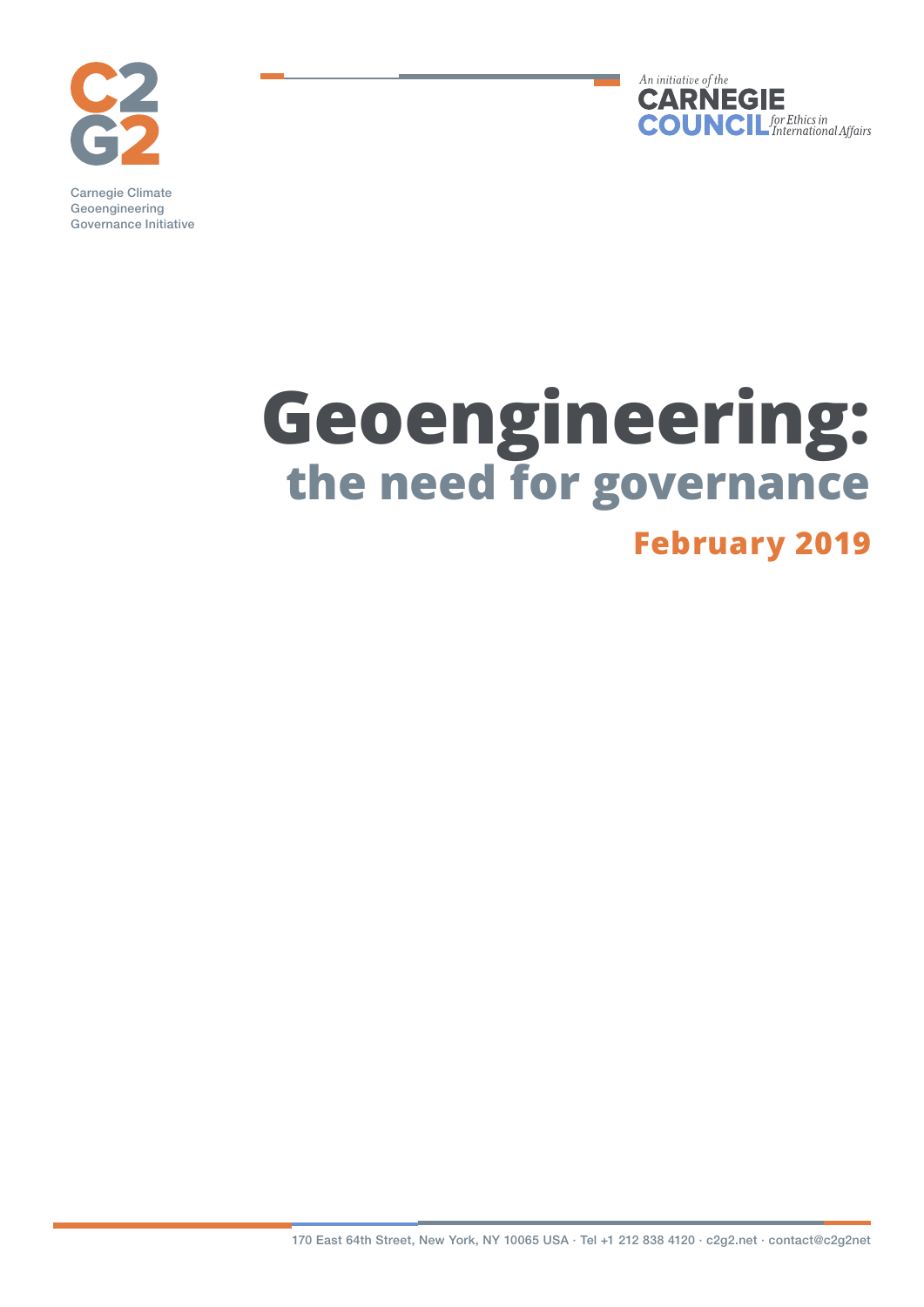

# **Geoengineering: the need for governance**

#### Authors

Janos Pasztor, Carnegie Climate Geoengineering Governance Initiative (C2G2) Nicholas Harrison, Carnegie Climate Geoengineering Governance Initiative (C2G2) Ying Chen, Chinese Academy of Social Sciences Arunabha Ghosh, Council on Energy, Environment and Water Ronny Jumeau, Ambassador, Republic of Seychelles Carlos Nobres, Brazilian Academy of Sciences Jesse Reynolds University of California, Los Angeles, School of Law

#### Acknowledgements:

The paper was prepared and published by the Carnegie Climate Geoengineering Governance Initiative (C2G2) which is an initiative of the Carnegie Council for Ethics in International Affairs. Any views expressed in this paper are solely those of its authors, and do not reflect any official position.

The authors would like to express their gratitude to Neth Daño of ETC Group, members the C2G2 team and eight anonymous independent reviewers for their much-appreciated comments and suggestions which improved the content of this paper.

#### Copyright notice:

This publication may be reproduced in whole or in part and in any form for education or non-profit purposes without special permission from C2G2, provided acknowledgement or proper referencing of the source is made.

#### Suggested citation:

C2G2 (2019). Geoengineering: the need for governance. Carnegie Climate Geoengineering Governance Initiative (C2G2), February 2019, New York, USA.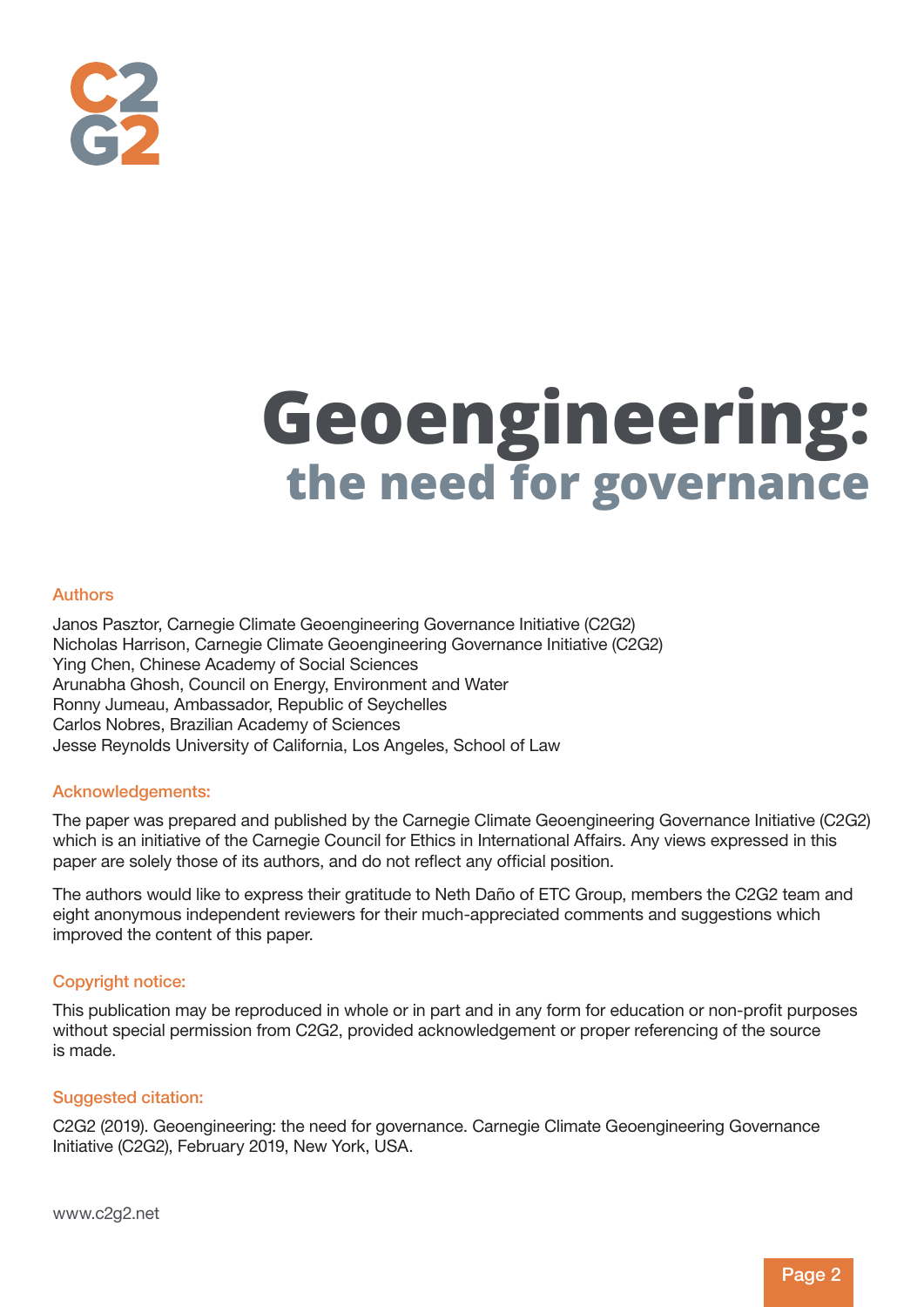## **What is geoengineering and why does it need governing?**

In recent reports by the Intergovernmental Panel on Climate Change<sup>1,2</sup>, consideration has been given to two approaches to alleviate the impacts of climate change which are often referred to as 'geoengineering'. They include mitigation measures such as large-scale Carbon Dioxide Removal and remediative measures known as Solar Radiation Modification. Both approaches face uncertainties around feasibility, acceptability, sustainability and governance. So, what exactly is geoengineering and why does it need governing?

Geoengineering refers to a broad set of methods and technologies that aim to deliberately alter the climate system on a sufficiently large scale to alleviate the impacts of climate change<sup>3</sup>. While definitions and terminology vary, in line with recent scientific consensus this paper gives separate consideration to the two main approaches considered as geoengineering: Solar Radiation Modification (SRM) and large-scale Carbon Dioxide Removal (CDR).

Over the past decade, the idea of intentionally trying to engineer the earth's climate has begun to receive increasing attention from academics<sup>4,5</sup>, national institutions<sup>6,7,8</sup>, governments<sup>9,10</sup> and intergovernmental organisations<sup>11,12,13,14,15</sup>. The Intergovernmental Panel on Climate Change (IPCC) included SRM and CDR in its fifth assessment report $16$  and is expected to dedicate more attention in its forthcoming sixth assessment report (due in 2022)<sup>11</sup>.

## **What is geoengineering?**

Geoengineering is an umbrella term used to refer to a range of existing, experimental and theoretical technologies that aim to help manage global climate risk in a variety of ways, with distinct implications for governance. In this paper, in line with the IPCC, we address these technologies under two broad categories: Carbon Dioxide Removal and Solar Radiation Modification.

**Carbon Dioxide Removal (CDR)** aims to reduce atmospheric concentrations of Carbon Dioxide (CO<sub>2</sub>) and other greenhouse gases through processes that remove it from the atmosphere by either increasing biological sinks of  $CO_2$  or using chemical processes to directly bind  $CO_2$ . CDR is classified by the IPCC as a special type of mitigation<sup>4</sup>. CDR is not necessarily considered as geoengineering, however, the concept of deploying CDR at sufficiently large scale to alter the climate is sometimes referred to as geoengineering, although the use of the term in this context is not universally accepted. Other commonly used terms include Greenhouse Gas Removal, Negative Emissions Technologies or Carbon Geoengineering. Most IPCC scenarios that are expected to keep global warming within 1.5-2°C already assume widespread deployment of some kinds of  $CO_2$  removal while acknowledging that the technologies and methods are uncertain and to varying degrees associated with challenges and risks<sup>18, 17</sup>.

Solar Radiation Modification (SRM) refers to methods that aim to reduce global warming by reflecting more solar radiation into space or by allowing more heat to escape the earth's atmosphere. The IPCC have previously referred to it as Solar Radiation Management<sup>27</sup> while other commonly used terms include: Albedo Enhancement or Modification; Radiation Modification Measures; Radiative Forcing Geoengineering; Solar Geoengineering or simply, Geoengineering. Many conceptual ideas for SRM measures exist, most of which have not yet progressed beyond the journal article, computer model or laboratory stage. Stratospheric Aerosol Injection (SAI) is the most researched method with other less well-researched approaches including Ground-Based Albedo Modification, Marine Cloud Brightening or Cirrus Cloud Thinning<sup>4</sup>.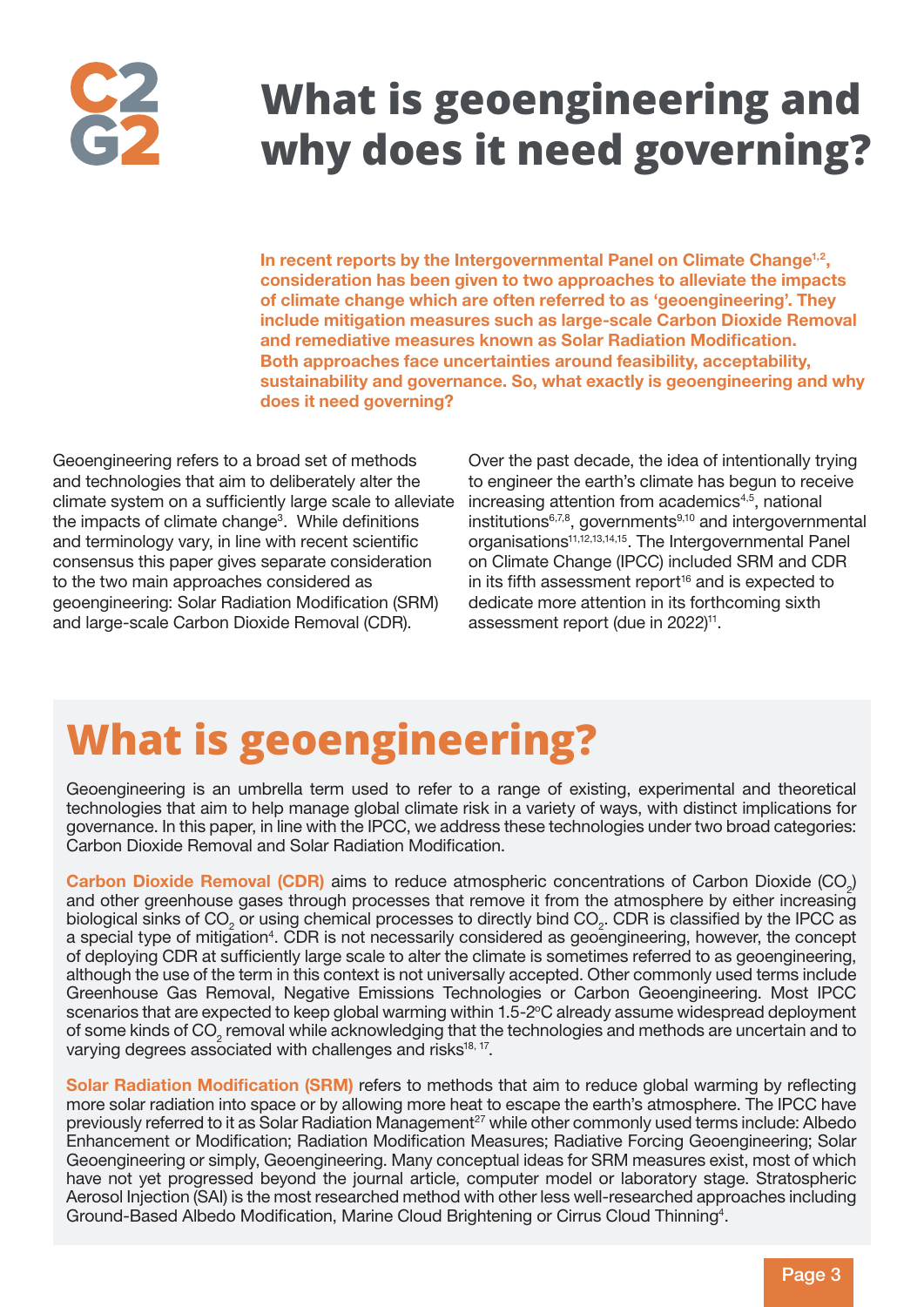

In its recent special report on global warming of 1.5°C, the IPCC noted that all modelled pathways limiting global warming to  $1.5^{\circ}$ C with limited or no overshoot, project the use of CDR at a large scale<sup>17</sup>. The report goes on to highlight that most current and potential CDR measures could have significant impacts on land, energy, water, or nutrients if deployed at large scale. Furthermore, it notes that afforestation and bioenergy in particular may compete with other land-uses, may have significant impacts on agricultural and food systems, biodiversity and other ecosystem functions and services, and would require governance systems if deployed at large scale<sup>18</sup>. In relation to SRM, the IPCC notes that although some SRM measures may be theoretically effective<sup>19</sup>, they face large uncertainties, knowledge gaps and substantial risks, institutional and social constraints to deployment related to governance, ethics and impacts on sustainable development<sup>18</sup>.

Concerns also exist that exploration of large-scale CDR or SRM could potentially divert interest or investment away from greenhouse gas emissions mitigation<sup>20</sup>, and some scholars have suggested that even researching some technologies could lead to political or institutional lock-in to deployment<sup>21</sup>. While some critics argue for a ban on all geoengineering field experiments and deployment<sup>22</sup>, other observers assert that premature rejection of these technologies could be as risky for our climate as their premature use in the context of ongoing climate change<sup>23</sup>.

According to some scholars, increasing interest in large-scale CDR and SRM approaches in the context of growing climate risks, and insufficient pledges from governments to achieve the Paris Agreement goals<sup>16</sup>, increase the likelihood that powerful sovereign or private actors might attempt to deploy such approaches unilaterally in the coming decades<sup>24,25</sup> before enough is known about the risks and benefits or adequate governance is fully in place. The IPCC notes that unilateral action could potentially become a serious SRM governance issue and that existing governance mechanisms for CDR are scarce, targeted at particular options and aspects and often only at national or regional in scale<sup>26</sup>.

## **What is the current status of the governance of large-scale CDR and SRM?**

Governance provides the means for deciding, managing, implementing and monitoring policies and measures<sup>4</sup>. Governance of large-scale CDR and SRM should therefore primarily provide the means for deciding whether or not to engage with such options, and if so, how<sup>28</sup>. An inclusive overview of the current status of governance relating to large-scale CDR and SRM requires recognition not only of official processes and legal instruments at various levels of government, but also the contributing roles of private sector, non-governmental and civil society actors in addressing the issue<sup>4</sup>.

#### International agreements and legal instruments

In terms of official processes and legal instruments at the international level, around eleven principal multilateral agreements have been identified as potentially relevant for governance of large-scale CDR or SRM29. Most notable among these are the UN Framework Convention on Climate Change (UNFCCC) and its Paris Agreement<sup>30</sup>, the Convention on Biological Diversity (CBD)<sup>31</sup> and the London Convention<sup>32</sup> and London Protocol on the Prevention of Marine Pollution by Dumping of Wastes and Other Matter 1972 (LC/LP)<sup>33</sup>.

Some scholars have noted that the UNFCCC would appear to be a logical institutional home for governance of  $CDR<sup>11,34,35</sup>$  and suggest that the bottom-up architecture of the Paris Agreement may be well suited to a more decentralised or 'patchwork quilt' governance structure that large-scale CDR or SRM may demand<sup>36,37</sup>. The IPCC notes that several possible institutional arrangements have been considered for SRM governance including under the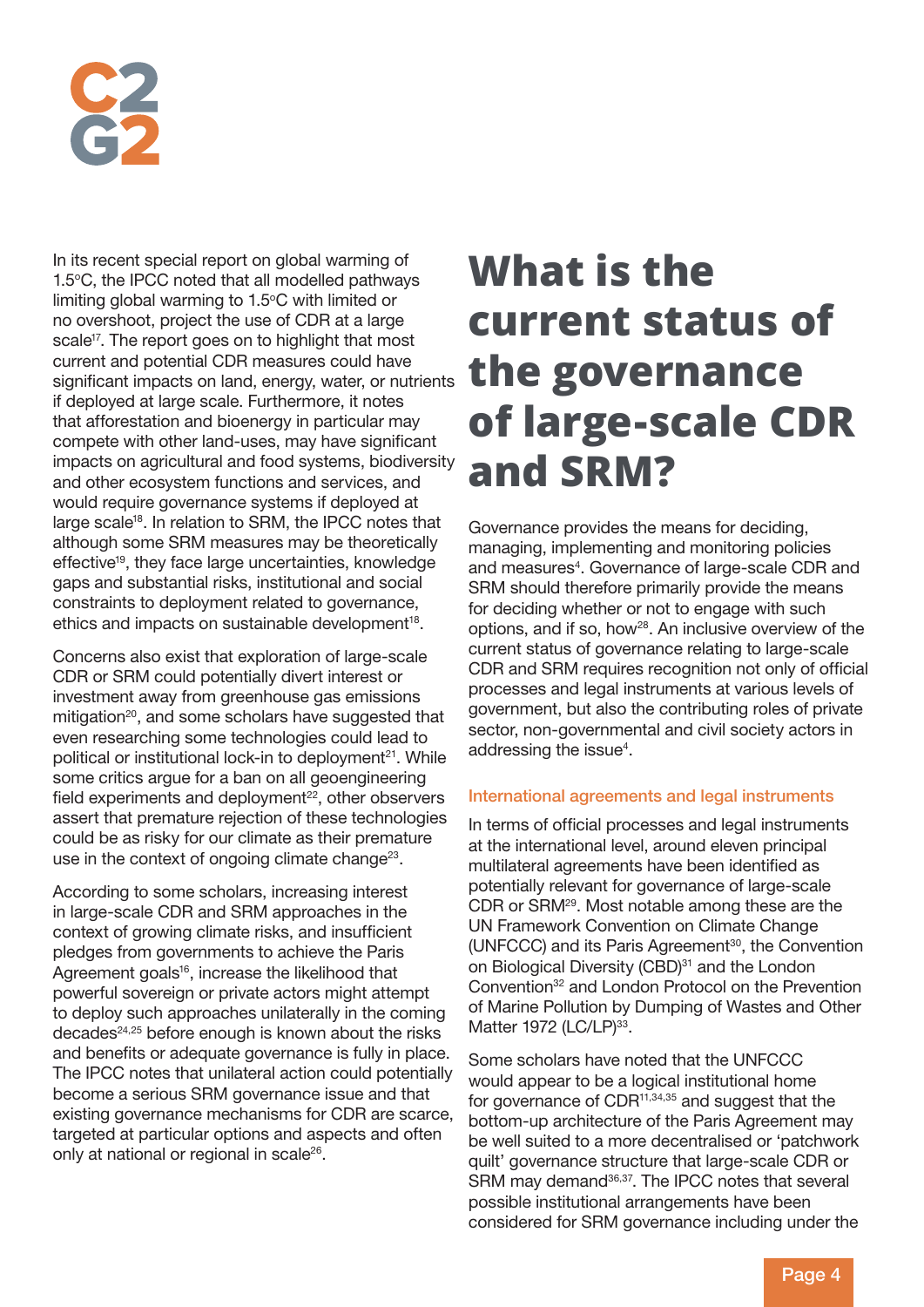UNFCCC and its Subsidiary Body on Scientific and Technological Advice (SBSTA)<sup>26</sup>.

The CBD is the only international legal instrument with near universal participation<sup>38</sup> whose institutions have addressed geoengineering in its entirety. The IPCC notes that arrangements for SRM governance have been considered under the CBD and an international governance mechanism is in place for research and development of one form of CDR (Ocean Fertilisation)<sup>18</sup>. In 2010, Parties to the CBD adopted a decision on geoengineering<sup>15</sup> covering all technologies that may affect biodiversity, and while not expressed in legally binding language the decision is important for global governance due to the wide consensus it represents<sup>39,40</sup>. In 2016, Parties reasserted this decision while noting the need for more transdisciplinary research and knowledgesharing to better understand impacts and regulatory options<sup>41</sup>.

The LC/LP aims to protect and preserve the marine environment from all sources of pollution. Parties to the LC/LP have addressed marine geoengineering processes, and specifically ocean fertilisation, through a nonbinding decision and later as a binding (but not yet in force) amendment to the Protocol<sup>31,42,13,43</sup>. In 2013. Parties to the Protocol adopted a resolution to ban ocean fertilization activities other than legitimate scientific research<sup>42</sup>. which is widely viewed as a de facto moratorium on commercial ocean fertilisation activities<sup>26</sup>.

More broadly, specific forms of SRM could fall under other international legal instruments. For example, some forms of Stratospheric Aerosol Injection could fall under the purview of the Vienna Convention for the Protection of the Ozone Layer and its Montreal Protocol, or the Convention on Long-Range Transboundary Air Pollution (CLRTAP). They may alternatively satisfy the definition of 'environmental modification' placing them within the scope of the Environmental Modification Convention (ENMOD), which prohibits hostile environmental modification 'having widespread, long-lasting or severe effects as the means of destruction, damage or injury'. Customary international law also governs transboundary risks from hazardous activities and nation-states have legally-binding duties to regulate activities that pose transboundary risks, to conduct

environmental impact assessments, to notify and consult with potentially affected states, and to take reasonable measures to reduce the risks<sup>44</sup>.

Intergovernmental organizations are also increasingly beginning to address the issue of governance through official assessment and reporting mechanisms. For example, in 2018 the IPCC special report on global warming of 1.5°C included numerous references to the issue of governing CDR and SRM<sup>26</sup>, and in 2017 the UN Environment Emissions Gap report featured a dedicated chapter assessing CDR options including recommendations on governance<sup>16</sup>. In 2016, the Secretariat of the CBD published an updated technical report on geoengineering impacts and regulation related to biodiversity<sup>38</sup> and recent scientific assessments by the World Meteorological Organisation (WMO) under the Montreal Protocol have highlighted the potential adverse impacts some forms of SRM could have on stratospheric ozone<sup>45,46</sup>.

#### Academic and other researchers

The national academies of science in the UK and USA recently published updated assessments of CDR which include various recommendations around governance47,48. A range of countries and private actors are funding research, and various other state and non-state actors have produced documents and proposals to influence the agenda and broker knowledge<sup>10</sup>.

Academics and researchers are increasingly raising awareness of the need for governance<sup>49</sup>, evident in the growing number of publications and discussions featuring in dedicated online knowledge sharing platforms50. Both CDR and SRM have become the subject of increasing scientific and academic scrutiny over the past decade<sup>51</sup>, with particular interest in risks, impacts and governance considerations<sup>52,11</sup>. This has been facilitated by a growing number of dedicated research collaborations such as the EuTRACE<sup>5</sup>, the GeoMIP<sup>53</sup>, the Geoengineering Governance Research project<sup>54</sup>, and the Forum for Climate Engineering Assessment (FCEA) Academic Working Group on international governance<sup>55</sup>. While some elements of research governance exist in established international agreements (e.g. CBD and LC/LP), researchers and research institutions have also been exploring other possible options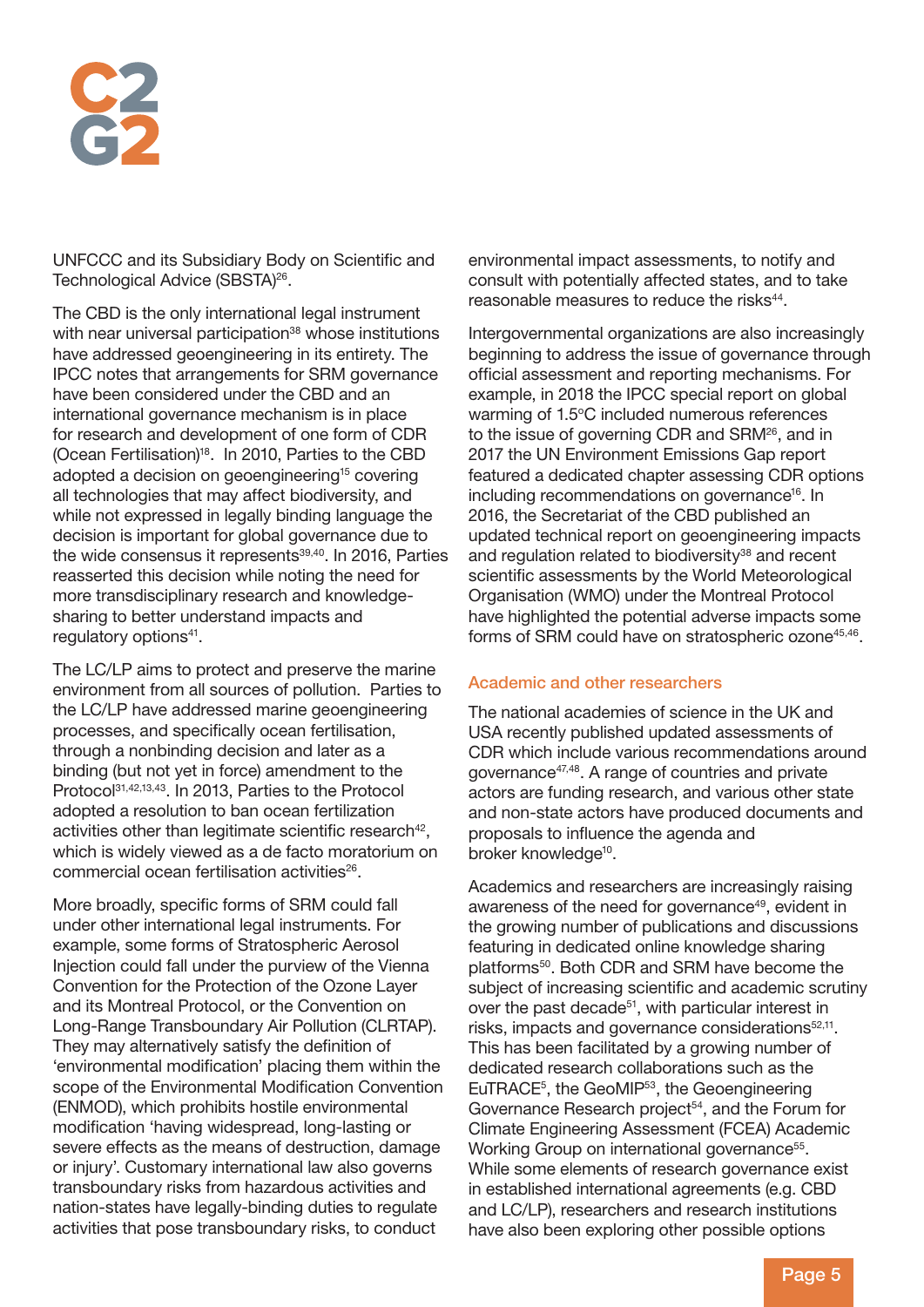for governing geoengineering research, including: scientific self-governance<sup>56</sup>; high level principles<sup>57</sup>; codes of conduct<sup>58</sup>; allowed zones for experiments<sup>59</sup>; advisory commissions<sup>60,61</sup>; research commons<sup>62</sup> and responsible innovation<sup>63</sup>. The past few years has also seen an increasing number of international conferences organized by non-state actors dedicating space to the topic of geoengineering governance<sup>64</sup>.

### Non-governmental and civil society organisations

Non-governmental and civil society organisations have become increasingly active in raising awareness of geoengineering and the need for governance. Some, like the American Geophysical Union, call for more research<sup>65</sup>, while others focus on raising awareness of governments and intergovernmental bodies such as the recent briefing to the UN Environment's Committee of Permanent Representatives<sup>66</sup>. Among environmental groups, a few like the Environmental Defense Fund<sup>67</sup> cautiously support some research, while others are critical or opposed, such as the Heinrich Böll Foundation<sup>68</sup>, or the ETC Group<sup>69</sup> which has been campaigning and engaging intergovernmental processes on the topic for over a decade now<sup> $70, 71$ </sup>. Coalitions of non-governmental actors continue to collaborate to provide information $72, 73$  and coordinated campaigns highlighting the potential risks posed by geoengineering<sup>74</sup>. Others have focussed on promoting policy-dialogue, such as the Indian Council on Energy Environment and Water (CEEW)75 which has convened conferences and briefings in the Asia-Pacific region, the Solar Radiation Management Governance Initiative (SRMGI)76 that has facilitated workshops and provides research grants for developing countries globally, or the Carnegie Climate Geoengineering Governance Initiative (C2G2)<sup>77</sup> that aims to catalyse the development of geoengineering governance in the international policy arena10.

### The media

In recent years, increasing references to geoengineering have started to emerge in both specialist and mainstream media, ranging from non-fiction books<sup>78</sup> to fictional movies<sup>79</sup> and a host of articles in the popular press. On social media, an online community of 'chemtrail conspiracists'

have become increasingly active<sup>80</sup> and the issue of geoengineering and its governance has more broadly been an increasing focus of blogs and social media postings.

## **What are potential next steps for governance of large-scale CDR and SRM?**

Members of the international community now need to consider the policy issues that large-scale CDR and SRM raise, with a view to developing international governance<sup>23</sup>. An inclusive approach to such deliberation will require the engagement of various levels of government, non-governmental and civil society actors<sup>3</sup>, ensuring sufficient alignment to establish societal legitimacy for any proposed governance framework<sup>81</sup> and decisions taken within it. This could be achieved through a process of learning and knowledge-sharing within and between governments and other actors (in particular those representing less developed countries, indigenous and local communities)<sup>82,83</sup> to increase understanding and inform future decision-making on governance. Member states' motivation to join an international governance framework might include: having a voice in diplomacy, preventing unilateral action by others, and benefits from research collaboration<sup>26</sup>. The United Nations' various organs, agencies and related organisations who have already begun to address climate change are likely to have a central role to play.

### Addressing knowledge gaps

Substantial knowledge gaps exist around the feasibility, costs, and benefits of different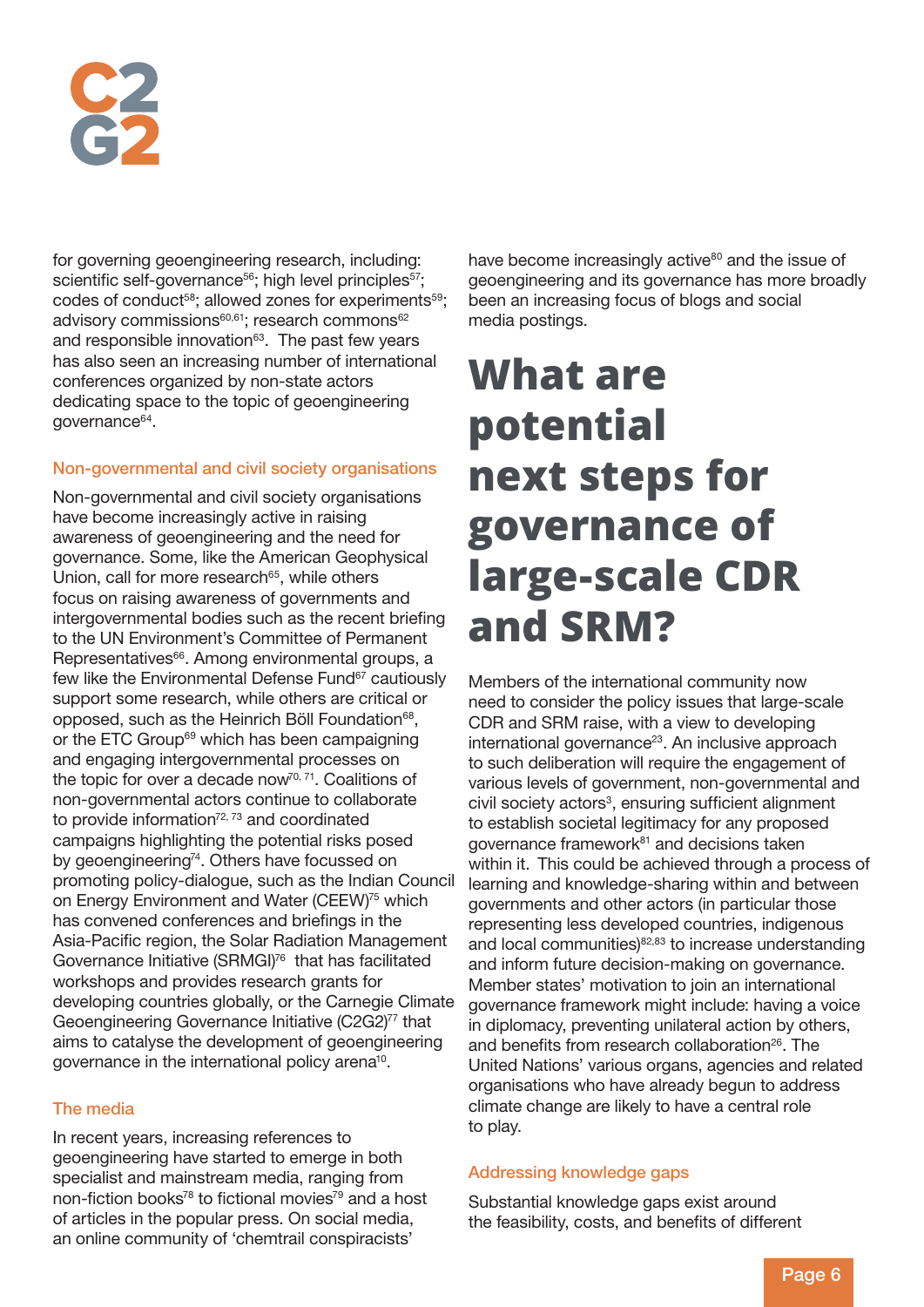geoengineering approaches, including whether or not they would be effective at alleviating the negative impacts of climate change and how they might affect delivery of sustainable development and the Sustainable Development Goals (SDGs)<sup>18,84</sup>. These gaps will need to be addressed if discussions of governance are to be sufficiently well informed and a range of approaches have been identified, such as launching collaborative learning, transdisciplinary research and development activities<sup>16,85,86,87</sup>.

### Governance principles and approaches

How future governance of geoengineering might develop also requires attention. Existing research provides some initial insights into a range of different principles that could be considered, including: precautionary, transparency, minimisation of harm, intergenerational equity, international cooperation and research as a public good<sup>5, 97</sup>. Others have emphasised the importance of not limiting discussion to climate-related issues and ensuring transparent, accountable and participatory multilateral deliberation<sup>88</sup>. Various potential models for decisionmaking have been explored, covering the issues of consent<sup>89</sup>, the interaction between research and deployment<sup>21</sup>, liability<sup>90</sup> and other legal<sup>44</sup>, institutional and organisational dimensions<sup>91,92,93</sup>. Consideration has also been given to whether a regulatory or rightsbased approach to governance would be sufficient or effective94, and at some point it may be useful to have a formal process that can examine the intersection of geoengineering and human rights<sup>95</sup>, to effectively manage the potential effects that deployment of some technologies may have on people's right to food, health, water and life<sup>96</sup>.

### Support for sustainable development

Governance of large-scale CDR or SRM research will need to be carefully designed to ensure its support for sustainable development, to substantially reduce the risk of negative impacts<sup>84</sup>, and include the possibility to prevent or ban use. This will require a coordinated effort across relevant intergovernmental organisations and processes, governments, research funders (public and private), and other relevant non-state actors.

#### Governance of large-scale Carbon Dioxide Removal (CDR)

In relation to governance of large-scale CDR, the recent UN Environment Emissions Gap report proposed a number of practical recommendations for the role that governments can play in providing funding and incentives, setting standards and giving attention to the risks and challenges presented by different options and potential policies to address them15.

CDR might be able to be governed primarily through national and sub-national mechanisms, although there would be some need for international coordination. Any proposal for international governance will need to be discussed and aligned with national governance, and subnational and non-state actors will need to be engaged to ensure support for national governance. This will require national-level scientific assessments and national stakeholder consultations to understand perceptions<sup>97</sup>, and a degree of voluntary reporting to international scientific bodies or specialised geoengineering forums<sup>98</sup>.

### Governance of Solar Radiation Modification (SRM)

It is unclear how the current international climate regime might govern SRM as the technologies have a less clear relationship with the objectives of the UNFCCC. Existing UN decisions (e.g. under the CBD) and other international legal instruments and mechanisms relevant to geoengineering provide important foundations for a future regime, and could be strengthened, built upon or consolidated to provide international governance with sufficient legitimacy and universality to address what the IPCC now refer to as a potentially serious governance issue<sup>26</sup>. As discussions on how best to handle the governance of SRM continue, the literature reviewed for this paper suggests a number of important issues for consideration which include *inter alia*:

- How to increase understanding whether or not SRM could be part of a global response to manage climate risks, and its implications;
- Whether and how to research SRM responsibly;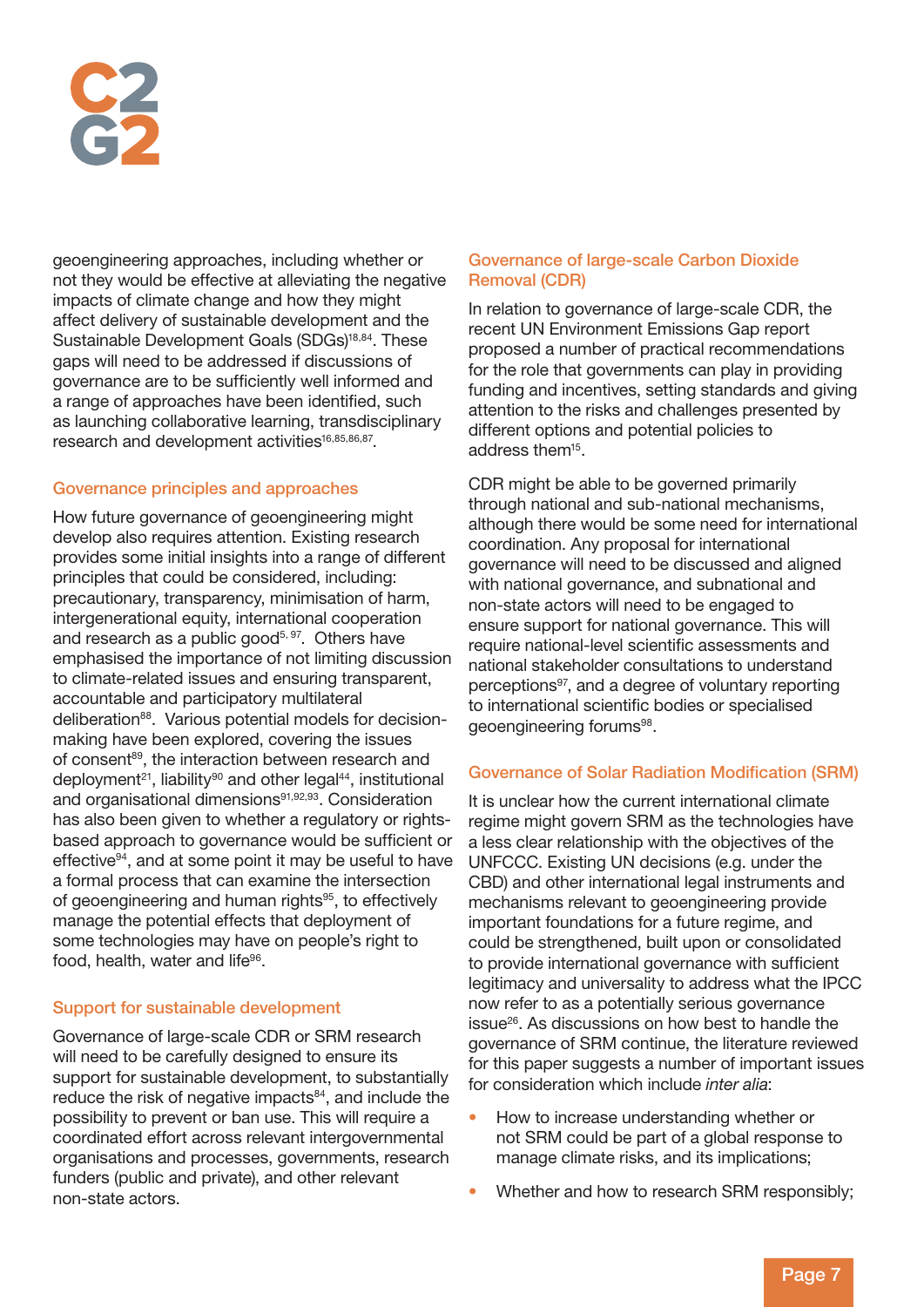- To explore what governance framework(s) would allow coherent management of climate risks among the different available tools, such as emission reductions; adaptation; CDR and potentially SRM, in the overall context of sustainable development;
- To consider, in the meantime, to prevent deployment of SRM unless (1) there is enough knowledge about the risks and benefits for decision-making not only at the global level but also at regional and sub-regional levels, and (2) the world has agreed via legitimate intergovernmental processes on the governance framework needed to take decisions and govern deployment and non-deployment, as applicable;
- How to initiate the considerable research and policy work to understand how SRM functions, its impacts and how it could be governed which would be needed before the international community could be clear if SRM is even a viable option;
- How to support and finance inclusive deliberation of governance that enables effective engagement by vulnerable, indigenous and local communities;

Geoengineering methods raise understandable fears about technological hubris<sup>28</sup>, but as the effects of global warming have become increasingly apparent, a precautionary approach whether or not to consider large-scale CDR or SRM as part of broader risk management responses to climate change is becoming a serious governance issue<sup>26</sup>. The ungoverned deployment of these technologies poses potentially critical environmental and geopolitical risks that now demand urgent consideration, before events overtake us.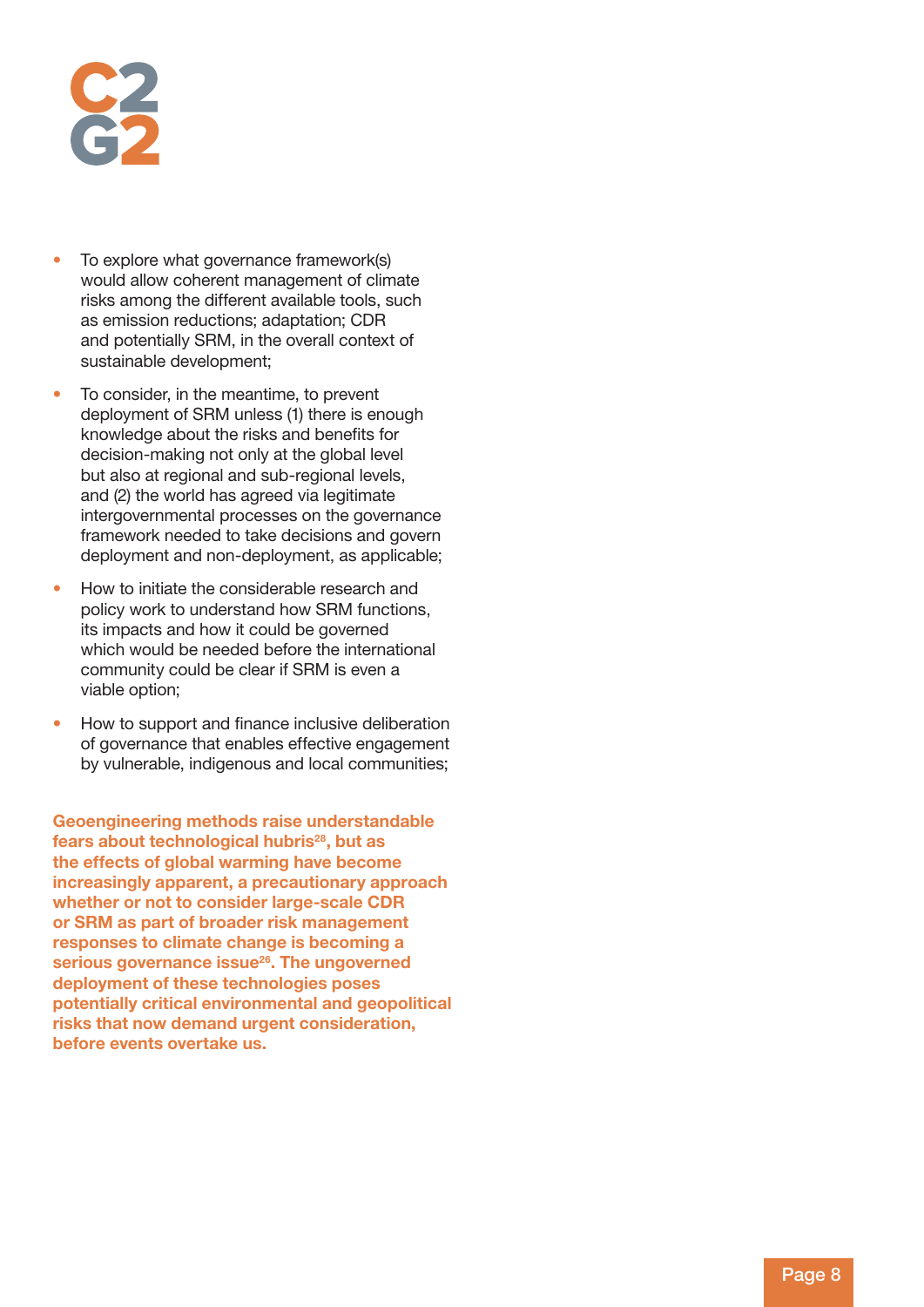### **References**

- 1 IPCC (2014). Climate Change 2014: Mitigation of Climate Change. Contribution of Working Group III to the Fifth Assessment Report of the Intergovernmental Panel on Climate Change. [Edenhofer, O., R. Pichs- Madruga, Y. Sokona, E. Farahani, S. Kadner, K. Seyboth, A. Adler, I. Baum, S. Brunner, P. Eickemeier, B. Kriemann, J. Savolainen, S. Schlömer, C. von Stechow, T. Zwickel & J.C. Minx (eds.)]. Cambridge University Press, Cambridge, United Kingdom and New York.
- IPCC (2018). Global warming of 1.5°C. An IPCC Special Report on the impacts of global warming of 1.5°C above pre-industrial levels and related global greenhouse gas emission pathways, in the context of strengthening the global response to the threat of climate change, sustainable development, and efforts to eradicate poverty [V. Masson-Delmotte, P. Zhai, H. O. Pörtner, D. Roberts, J. Skea, P.R. Shukla, A. Pirani, W. Moufouma-Okia, C. Péan, R. Pidcock, S. Connors, J. B. R. Matthews, Y. Chen, X. Zhou, M. I. Gomis, E. Lonnoy, T. Maycock, M. Tignor, T. Waterfield (eds.)].
- 3 IPCC (2018). Glossary. In: Global warming of 1.5°C. An IPCC Special Report on the impacts of global warming of 1.5°C above pre-industrial levels and related global greenhouse gas emission pathways, in the context of strengthening the global response to the threat of climate change, sustainable development, and efforts to eradicate poverty [Matthews. R, Mustapha. B, De Coninck. H, Connors. S, van Diemen. R, Djalante. R, Kristie. E, Ellis. N, Fischlin. A, Guillén Bolaños. T, de Kleijne. K, Masson-Delmotte. V, Millar. R, Poloczanska, E. Pörtner. H-O, Reisinger. A, Rogelj. J, Seneviratne. S, Singh. C, Tschakert. P, Weyer. N, (eds.)].
- Crutzen, P.J. (2006). Albedo Enhancement by Stratospheric Sulfur Injections: A Contribution to Resolve a Policy Dilemma? Clim. Change. 77, 211–220.
- 5 Schäfer, S., Lawrence, M., Stelzer, H., Born, W., Low, S., Aaheim, A., … and Vaughan, N. (2015). The European Transdisciplinary Assessment of Climate Engineering (EuTRACE): Removing Greenhouse Gases from the Atmosphere and Reflecting Sunlight away from Earth. Berlin.
- 6 Shepherd, J. G., Cox, P., Haigh, J., Keith, D. W., Launder, B., Mace, G., MacKerron, G., Pyle, J., Rayner, S., Redgwell, C. and Watson, A. (2009). Geoengineering the Climate: Science, Governance and Uncertainty. London: The Royal Society.
- 7 National Research Council (2015). Climate Intervention: Carbon Dioxide Removal and Reliable Sequestration. Washington, DC: The National Academies Press. https://doi.org/10.17226/18805.
- 8 National Research Council (2015). Climate Intervention: Reflecting Sunlight to Cool Earth. Washington, DC: The National Academies Press. https://doi. org/10.17226/18988.
- House of Commons (2010). The Regulation of Geoengineering. House of Commons Science and Technology Committee Fifth Report of Session 2009- 10. HC 221. London.
- 10 Reynolds, J. (2018). Governing Experimental Responses: Negative Emissions Technologies and Solar Climate Engineering. [Jordan, A., Huitema, D., van Asselt, H., & Forster, J. (eds.)]. Cambridge University Press, Cambridge.
- 11 IPCC (2005). IPCC Special Report on Carbon Dioxide Capture and Storage [Metz, B. Davidson. O, de Coninck. H, Loos. M, and Meyer. L (eds.)] Cambridge University Press, Cambridge, UK.
- 12 IMO (2010). Resolution LC-LP.2 (2010) On the assessment framework for scientific research involving ocean fertilization (Adopted on 14 October 2010). The thirty-second consultative meeting on the contracting Parties to the London Convention and the 5th meeting of the contracting Parties to the London Protocol. International Maritime Organization (IMO).
- 13 CBD (2008). Decision IX/16: Biodiversity and Climate Change. Ninth meeting of the Conference of the Parties to the Convention on Biological Diversity, COP 9 (Nagoya, Japan: Convention on Biological Diversity (CBD)).
- 14 CBD (2010). Decision X/33: Biodiversity and climate change Tenth meeting of the Conference of the Parties to the Convention on Biological Diversity, COP 10 (Bonn, Germany: Convention on Biological Diversity (CBD)).
- 15 UNEP (2017). The Emissions Gap Report 2017. United Nations Environment Programme (UNEP), Nairobi.
- 16 IPCC (2014). Climate Change 2014: Mitigation of Climate Change. Contribution of Working Group III to the Fifth Assessment Report of the Intergovernmental Panel on Climate Change. [Edenhofer, O., R. Pichs- Madruga, Y. Sokona, E. Farahani, S. Kadner, K. Seyboth, A. Adler, I. Baum, S. Brunner, P. Eickemeier, B. Kriemann, J. Savolainen, S. Schlömer, C. von Stechow, T. Zwickel & J.C. Minx (eds.)]. Cambridge University Press, Cambridge, United Kingdom and New York.
- 17 IPCC (2018). Global warming of 1.5°C. An IPCC Special Report on the impacts of global warming of 1.5°C above pre-industrial levels and related global greenhouse gas emission pathways, in the context of strengthening the global response to the threat of climate change, sustainable development, and efforts to eradicate poverty [V. Masson-Delmotte, P. Zhai, H. O. Pörtner, D. Roberts, J. Skea, P.R. Shukla, A. Pirani, W. Moufouma-Okia, C. Péan, R. Pidcock, S. Connors, J. B. R. Matthews, Y. Chen, X. Zhou, M. I. Gomis, E. Lonnoy, T. Maycock, M. Tignor, T. Waterfield (eds.)].
- 18 IPCC (2018). Summary for Policymakers. In: Global warming of 1.5°C. An IPCC Special Report on the impacts of global warming of 1.5°C above pre-industrial levels and related global greenhouse gas emission pathways, in the context of strengthening the global response to the threat of climate change, sustainable development, and efforts to eradicate poverty [V. Masson-Delmotte, P. Zhai, H. O. Pörtner, D. Roberts, J. Skea, P.R. Shukla, A. Pirani, W. Moufouma-Okia, C. Péan, R. Pidcock, S. Connors, J. B. R. Matthews, Y. Chen, X. Zhou, M. I. Gomis, E. Lonnoy, T. Maycock, M. Tignor, T. Waterfield (eds.)].
- 19 Stratospheric Aerosol Injection (SAI) is the most researched method with high agreement that it could limit global warming to below 1.5oC according to: IPCC (2018) Global warming of 1.5°C. Strengthening and implementing the global response. Chapter 4. Box CB10.
- 20 Morrow, D. (2014). Ethical aspects of the mitigation obstruction argument against climate engineering research. Phil. Trans. R. Soc. A 372: 20140062. http://dx.doi.org/10.1098/rsta.2014.0062
- McKinnon, C. (2018). Sleepwalking into lock-in? Avoiding wrongs to future people in the governance of solar radiation management research. Environmental Politics.
- 22 HOME (2018). Manifesto Against Geoengineering. Hands Off Mother Earth! Retrieved on 13.11.18 From: http://www.geoengineeringmonitor.org/2018/10/ hands-off-mother-earth-manifesto-against-geoengineering/
- 23 Farquhar, S., Halstead, J., Cotton-Barratt, O., Schubert, S., Belfield, H., and Snyder-Beattie, A. (2017). Existential Risk: Diplomacy and governance. Global Priorities Project 2017.
- 24 Rabitz, Florian (2016): Going rogue? Scenarios for unilateral geoengineering. In Futures 84, pp. 98–107.DOI 10.1016/j.futures.2016.11.001.
- 25 Smith, J. P., Dykema, J. A., & Keith, D. W. (2018). Production of sulfates onboard an aircraft: Implications for the cost and feasibility of stratospheric solar geoengineering. Earth and Space Science, 5, 150–162.
- 26 de Coninck. H, A. Revi, M. Babiker, P. Bertoldi, M. Buckeridge, A. Cartwright, W. Dong, J. Ford, S. Fuss, JC. Hourcade, D. Ley, R. Mechler, P. Newman, A. Revokatova, S. Schultz, L. Steg, T. Sugiyama. (2018). Strengthening and implementing the global response. In: Global warming of 1.5°C. An IPCC Special Report on the impacts of global warming of 1.5°C above pre-industrial levels and related global greenhouse gas emission pathways, in the context of strengthening the global response to the threat of climate change, sustainable development, and efforts to eradicate poverty [V. Masson-Delmotte, P. Zhai, H. O. Pörtner, D. Roberts, J. Skea, P.R. Shukla, A. Pirani, W. Moufouma-Okia, C. Péan, R. Pidcock, S. Connors, J. B. R. Matthews, Y. Chen, X. Zhou, M. I. Gomis, E. Lonnoy, T. Maycock, M. Tignor, T. Waterfield (eds.)].
- 27 IPCC (2014). Annex II: Glossary [Mach, K.J., S. Planton and C. von Stechow (eds.)]. In: Climate Change 2014: Synthesis Report. Contribution of Working Groups I, II and III to the Fifth Assessment Report of the Intergovernmental Panel on Climate Change [Core Writing Team, R.K. Pachauri and L.A. Meyer (eds.)]. IPCC, Geneva, Switzerland, pp. 117-130.
- 28 Bodansky, D. (2013). The who, what, and wherefore of geoengineering governance. Climatic Change (2013) 121:539–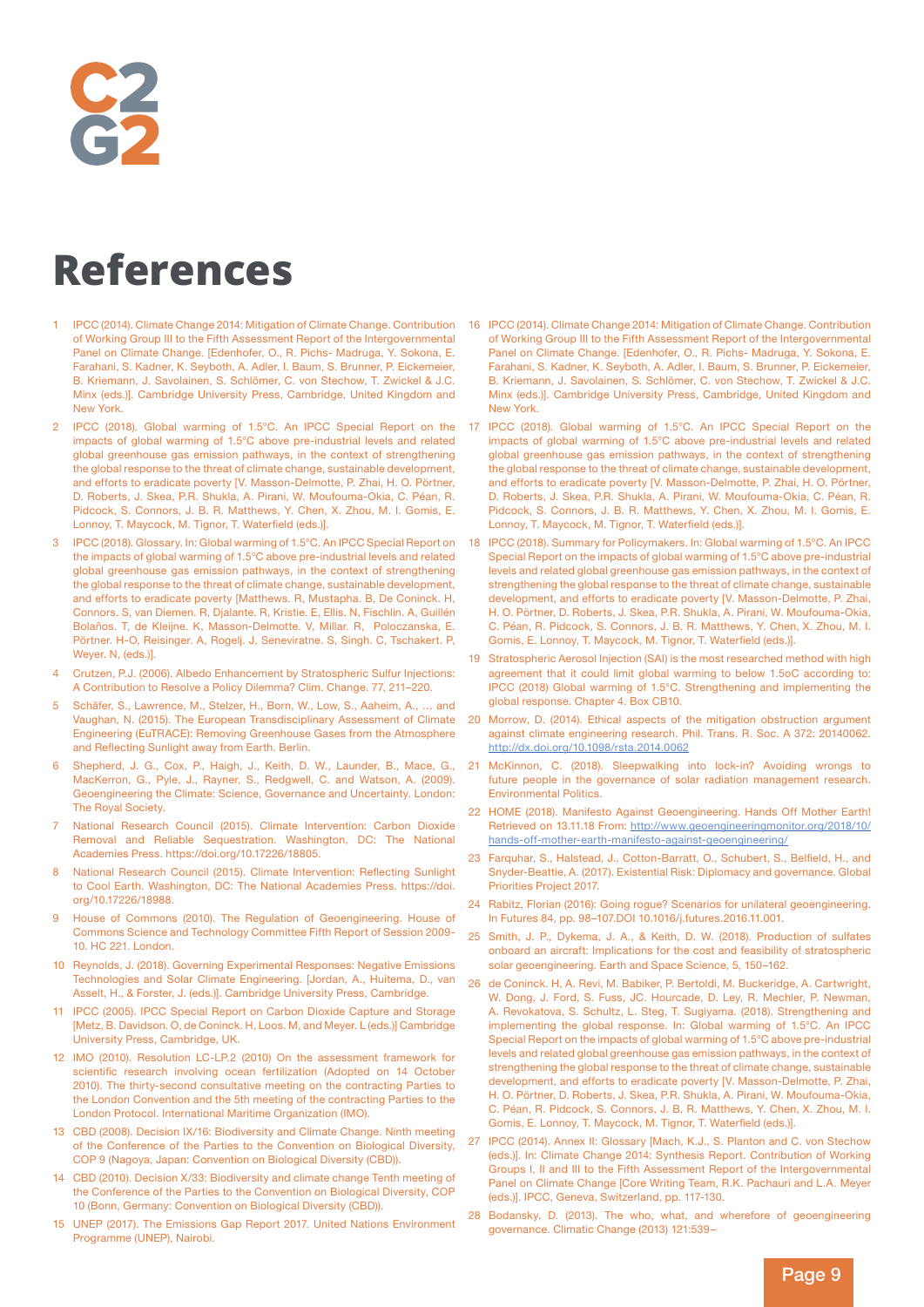

#### 551. DOI 10.1007/s10584-013-0759-7

- 29 Talberg, A., Christoff, P., Thomas, S., & Karoly, D. (2017). Geoengineering governance-by-default: an earth system governance perspective. International Environmental Agreements: Politics, Law and Economics, 18(2), 229-253.
- 30 UNFCCC (2015). The Paris Agreement. United Nations Framework Convention on Climate Change (UNFCCC). United Nations.
- 31 CBD (2016) Decision XIII/14: Climate-related geoengineering. Thirteenth meeting of the Conference of the Parties to the Convention on Biological Diversity, COP 13 (Cancun, Mexico: Convention on Biological Diversity (CBD)).
- 32 IMO (1972). Convention on the Prevention of Marine Pollution by Dumping of Wastes and Other Matter. International Maritime Organization (IMO).
- 33 IMO (2006). 1996 Protocol to the Convention on the Prevention of Marine Pollution by Dumping of Wastes and Other Matter, 1972 (as amended in 2006). International Maritime Organization (IMO).
- 34 Scott, K.N. (2013). International Law in the Anthropocene: Responding to the Geoengineering Challenge, 34 Mich. J. Int'l L. 309. Available at: http:// repository.law.umich.edu/mjil/vol34/iss2/2
- 35 Lin, A. (2009). "Geoengineering Governance." Issues in Legal Scholarship 8(1): article 2.
- 36 Craik, A.N. & Burns, W.C.G. (2016). Climate Engineering under the Paris Agreement: A Legal and Policy Primer. Centre for International Governance Innovation (CIGI) Special Report.
- 37 Armeni C & Redgwell C, (2015). International legal and regulatory issues of climate geoengineering governance: rethinking the approach, Geoengineering Governance Working Paper Series: 021. Climate Geoengineering Governance (CGG). Oxford, UK, p. 4.
- 38 The CBD is signed and ratified by 196 countries apart from the USA and the Holy See. Source, accessed on 27 November 2018 from: https://www.cbd. int/information/parties.shtml
- 39 Williamson, P., and Bodle, R. (2016). Update on Climate Geoengineering in Relation to the Convention on Biological Diversity: Potential Impacts and Regulatory Framework. Technical Series No.84. Secretariat of the Convention on Biological Diversity, Montreal, 158 pages.
- 40 The decision is referred to by some actors as a de facto moratorium on geoengineering deployment and outdoor experimentation. See for example: Biofuelwatch, Heinrich Böll Foundation and ETC Group (2017). The Big Bad Fix: the case against geoengineering. November 2017.
- 41 CBD (2016). Decision XIII/14: Climate-related geoengineering. Thirteenth meeting of the Conference of the Parties to the Convention on Biological Diversity, COP 13 (Cancun, Mexico: Convention on Biological Diversity (CBD)).
- 42 IMO (2006). 1996 Protocol to the Convention on the Prevention of Marine Pollution by Dumping of Wastes and Other Matter, 1972 (as amended in 2006). International Maritime Organization (IMO).
- 43 IMO (2013). Resolution LP 4(8). On the amendment to the London Protocol to regulate the placement of matter for ocean fertilization and other marine geoengineering activities., Resolution LC 35/15, Annex 4.
- 44 Reynolds, J. (2018). International Law. In M. Gerrard & T. Hester (Eds.), Climate Engineering and the Law: Regulation and Liability for Solar Radiation Management and Carbon Dioxide Removal (pp. 57-153). Cambridge: Cambridge University Press. doi:10.1017/9781316661864.003
- 45 WMO (2018). Executive Summary: Scientific Assessment of Ozone Depletion: 2018, World Meteorological Organization (WMO), Global Ozone Research and Monitoring Project – Report No. 58, 67 pp., Geneva, Switzerland, 2018.
- 46 WMO (2014). Assessment for Decision-Makers: Scientific Assessment of Ozone Depletion: 2014, 88 pp. World Meteorological Organization (WMO), Global Ozone Research and Monitoring Project—Report No. 56, Geneva, Switzerland, 2014.
- 47 Royal Society and Royal Academy of Engineering (2018) Greenhouse Gas Removal. Issued: September 2018 DES5563\_1. ISBN: 978-1-78252-349-9
- 48 National Academies of Sciences, Engineering, and Medicine (2018). Negative Emissions Technologies and Reliable Sequestration: A Research

Agenda. Washington, DC: The National Academies Press. https://doi. org/10.17226/25259

- 49 Keith, D. (2018). Toward a Responsible Solar Geoengineering Research Program. Issues in Science and Technology, 33, 3
- 50 See for example: http://www.climate-engineering.eu/news.html or https:// groups.google.com/forum/?hl=en#!aboutgroup/geoengineering or http:// www.geoengineeringmonitor.org
- 51 Morrow, D. (2017). International Governance for Climate Engineering. A Survey of Reports on Climate Engineering, 2009-2015. Forum for Climate Engineering Assessment (FCEA) Working Paper Series: 001 SSRN: 2982392
- 52 Gupta, A. and Möller, I. (2018): De facto governance: how authoritative assessments construct climate engineering as an object of governance, Environmental Politics, DOI: 10.1080/09644016.2018.1452373
- 53 http://climate.envsci.rutgers.edu/GeoMIP/
- 54 http://geoengineering-governance-research.org
- 55 www.ceassessment.org/academic-working-group/
- 56 See for example in the context of SCoPEx: https://projects.iq.harvard.edu/ keutschgroup/scopex-governance
- 57 Rayner S, Heyward C, Kruger T, Pidgeon N, Redgwell C and Savulescu J (2013). The Oxford Principles Clim. Change 121 499–512 Online: http://link. springer.com/10.1007/s10584-012-0675-2
- 58 Hubert, A-M. (2017). Code of conduct for responsible geoengineering research. Geoengineering Research Governance Project (GRGP). University of Calgary.
- 59 Parson, E. and Keith, D. (2013) End the Deadlock on Governance of Geoengineering Research. Science 339. no. 6125 (March 15, 2013): 279, doi:10.1126/science.1232527.
- 60 Winickoff, D. E. & Brown, M.B. (2013). Time for a Government Advisory Committee on Geoengineering Research. Issues in Science and Technology, Summer 2013, 79-85.
- 61 Parson, E. (2017). Starting a dialogue on climate engineering governance: a world commission. Policy Brief. Fixing climate governance series. No.8. August 2017. Centre of International Governance Innovation.
- 62 Reynolds, J.L., Contreras, J.L., and Sarnoff, J.D. (2018). Intellectual property politics for solar geoengineering. WIREs Climate Change. 2018;9:e512.
- 63 Stilgoe, J., Owen, R., and Macnaghten, P. (2013) Developing a framework for responsible innovation. Research Policy 42 (2013) 1568-1580.
- 64 See for example: "Climate Engineering Conference 2017" https://ceconference.org or "the International Conference on negative CO2 emissions" http://negativeco2emissions2018.com
- 65 Landau, E. (2018), Revised AGU position statement addresses climate intervention, Eos, 99, https://doi.org/10.1029/2018EO091015. Published on 18 January 2018.
- 66 UNEP (2018). Committee of Permanent Representatives Briefing, 22 May 2018. Secretariat Notes. United Nations Office at Nairobi. United Nations Environment Programme. Nairobi. Retrieved on 29.08.18 from: http://wedocs. unep.org/bitstream/handle/20.500.11822/25416/Draft%20summary%20 of%20briefing%20by%20the%20C2G2%20on%2022%20May%20 %28rvsd%29%20final.pdf?sequence=39&isAllowed=y
- 67 EDF (2015). Our position on geoengineering. Environmental Defense Fund. Retrieved on 02.09.18 from: http://www.edf.org/climate/our-positiongeoengineering
- 68 https://www.boell.de/en/geoengineering Accessed 27.11.18
- 69 http://www.etcgroup.org/issues/climate-geoengineering Accessed 27.11.18
- 70 Hands Off Mother Earth Campaign from 2010, which was supported by more than 60 organizations. Retrieved on 02.09.18: http://www.etcgroup.org/sites/ www.etcgroup.org/files/publication/pdf\_file/ETCHomelaunchNR.pdf
- 71 ETC Group (2010) Geopiracy: The case against geoengineering. ETC Group.
- 72 Biofuelwatch, Heinrich Böll Foundation and ETC Group (2017). The Big Bad Fix: the case against geoengineering. November 2017.
- 73 For example: http://www.geoengineeringmonitor.org/ Accessed 27.11.18.
- 74 For example: http://www.geoengineeringmonitor.org/2018/10/hands-offmother-earth-manifesto-against-geoengineering/ Accessed 27.11.18.